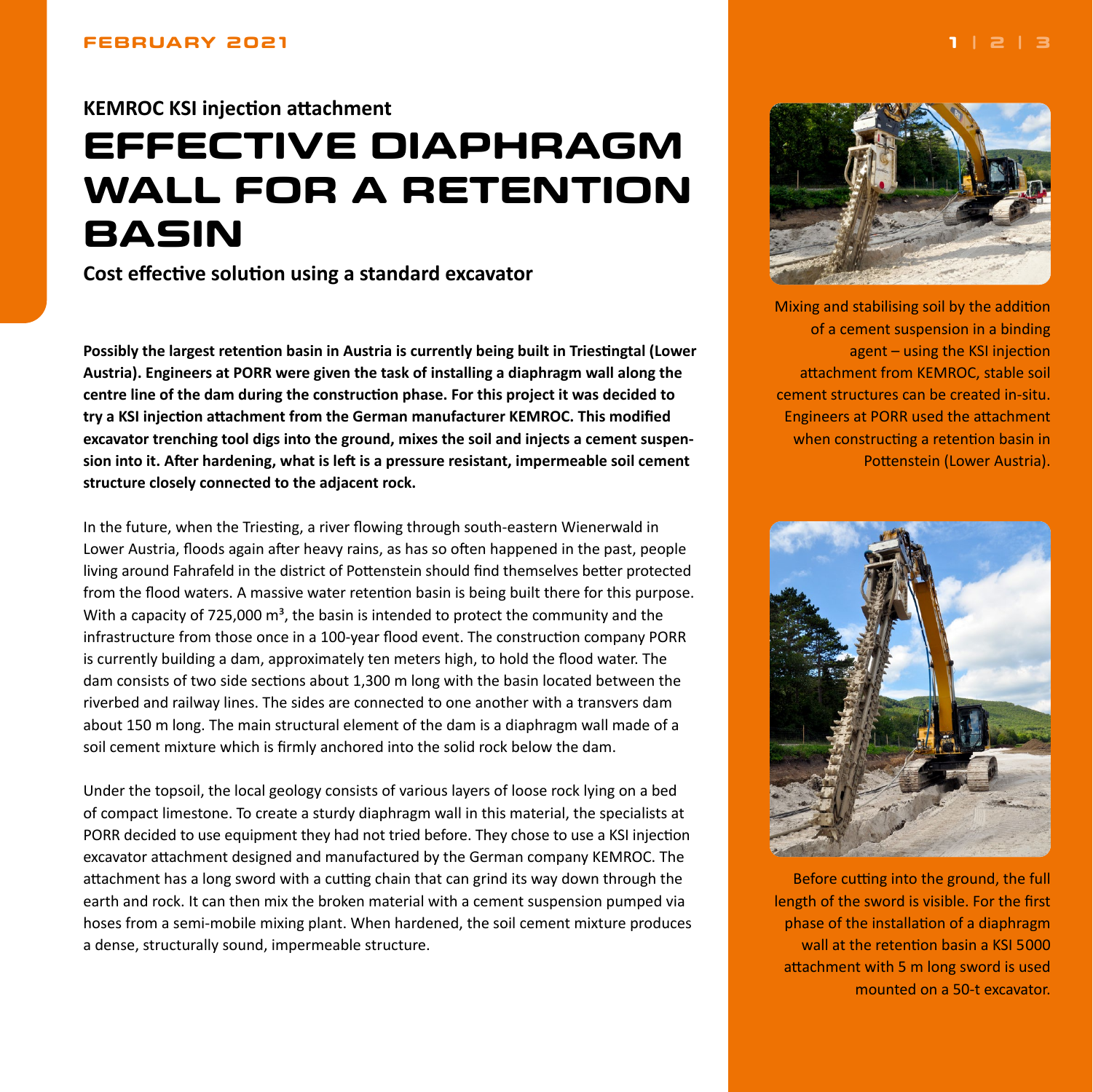#### <span id="page-1-0"></span>**FEBRUARY 2021 [1](#page-0-0) | 2 | [3](#page-2-0)**

# **Different Sizes and Sword Lengths**

The KSI stabilising attachments from KEMROC are at the core of a recently developed method for producing in-situ earth cement structures. They are available in a range of various sizes and sword lengths. The KSI 5000 drive unit (nominal output power 130 kW) can be equipped with swords for 3, 4 or 5 m mixing depth and can be used on excavators with operating weights from 30 to 50 tons. The larger KSI 10000 model (nominal output power 220 kW) can be equipped with swords for 6, 8 or 10 m mixing depths and was designed for use on excavators with operating weights from 45 to 70 tons. As accessories for both models, there is a mixing chain extension (1 m) available as well as the KRM 80 rotation unit and spare cutter teeth. On request, KEMROC can offer a complete package consisting of the KSI mixing attachment, a mobile mixing plant for the cement suspension complete with measurement and control equipment to specialist contracting companies.

Site Manager for the PORR project on the river Triesting, Dipl. Eng. Martin Pühringer said, "At Fahrafeld we used a KSI 5000 attachment mounted on one of our 50-t standard excavators together with a control system that we developed ourselves to set the operating parameters and keep a record of the results. We record data on a continuous basis so we can create a report."

## **Positive Interim Results at Fahrafeld**

Early October 2020, the civil engineering company PORR were halfway through the first phase of construction of the Fahrafeld retention basin in the Triesting valley. The southern section of the dam running alongside railway tracks had been completed together with the soil cement diaphragm wall which had been constructed using a large excavator with the KSI mixing attachment. Wear on the sword chain for the 1,300 m length of diaphragm wall was extremely low. Only 25 cutter teeth had to be replaced on the excavator attachment. "Such low levels of wear confirm that our choice of equipment was correct", said David Görgl, Team Leader at PORR while discussing the results. "With other comparable soil mixing processes we would have experienced significantly greater consumable costs and the end product would not have been as good. We came across large boulders in the overburden over and over again. Mixing tools used in other equipment such as paddles, cutters or augers would fail in these conditions; the boulders would destroy them. When using a drilling system, the larger boulders cause the drill string to deviate resulting in weak sections and eventual leaks in the diaphragm wall. The cutting action of the KSI attachment works perfectly under these conditions, allowing us to create a good quality product with little wear on the equipment."

In conclusion, according to Team Leader David Görgl the KSI mixing attachment actually worked better than expected, "We achieved a high production rate while creating a



cement suspension into the ground via hoses to the nozzles on the chain.



This combination of excavator and attachment achieved an impressive production rate. When used in conglomerate lying on dolomite, operating costs in terms of replacement consumables were well within acceptable limits.